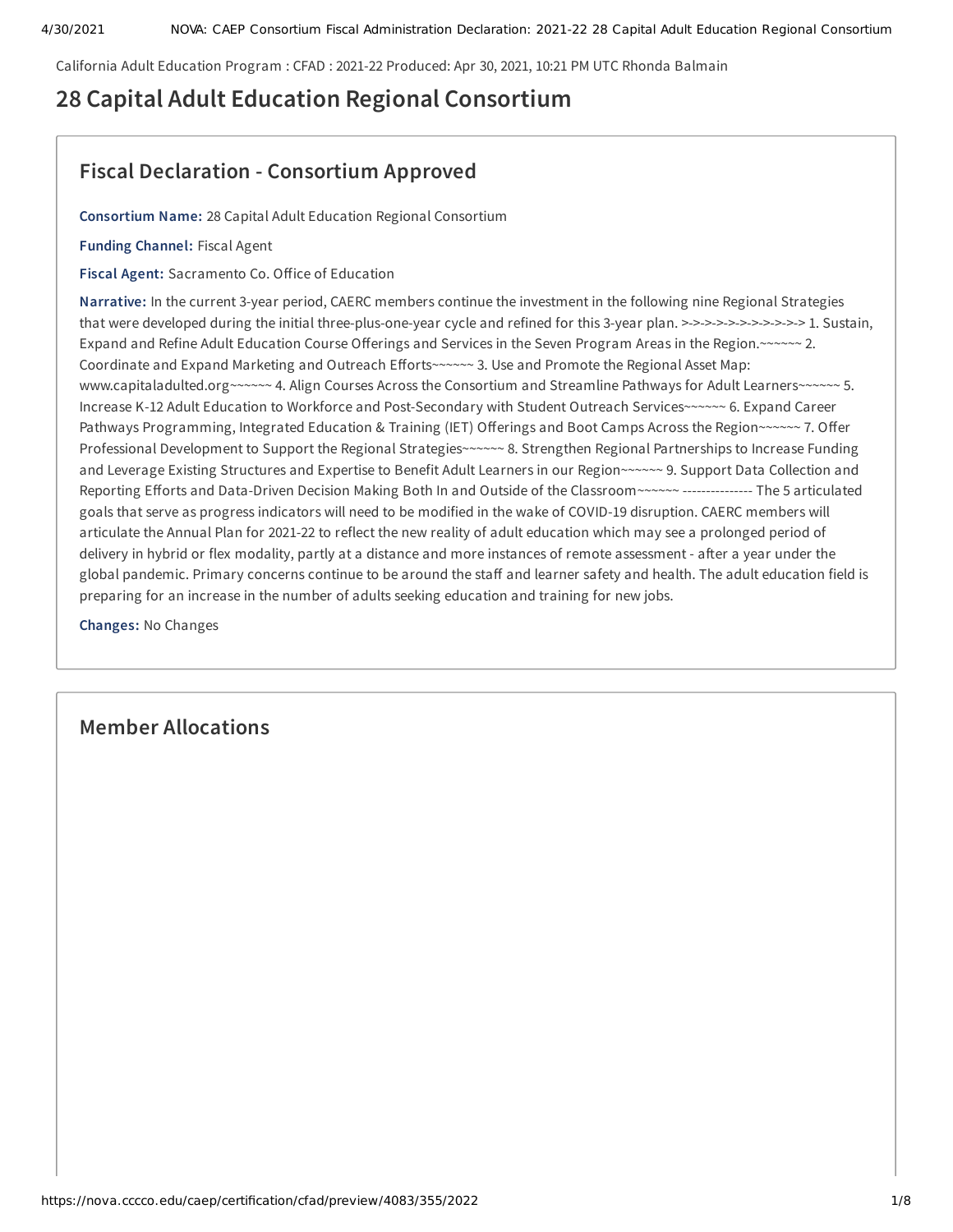| <b>Member Name</b>                 | $(2021 - 22)$ | $(2020-21)$  | $(2019-20)$  |
|------------------------------------|---------------|--------------|--------------|
| Amador County Unified              | \$688,607     | \$693,967    | \$679,745    |
| Center Joint Unified               | \$243,783     | \$245,680    | \$240,645    |
| Davis Joint Unified                | \$373,970     | \$376,880    | \$369,156    |
| El Dorado Co. Office of Education  | \$227,482     | \$229,252    | \$224,554    |
| <b>Elk Grove Unified</b>           | \$2,048,321   | \$2,064,263  | \$2,021,959  |
| Folsom-Cordova Unified             | \$699,361     | \$704,805    | \$690,361    |
| Galt Joint Union High              | \$371,010     | \$373,898    | \$366,235    |
| Natomas Unified                    | \$317,157     | \$319,626    | \$313,075    |
| Sacramento City Unified            | \$1,220,248   | \$1,229,746  | \$1,204,544  |
| Sacramento Co. Office of Education | \$957,689     | \$965,150    | \$945,370    |
| San Juan Unified                   | \$1,681,558   | \$1,694,646  | \$1,659,916  |
| <b>Twin Rivers Unified</b>         | \$2,936,937   | \$2,959,796  | \$2,899,139  |
| <b>Washington Unified</b>          | \$400,442     | \$403,559    | \$395,288    |
| <b>Total Allocated to Members</b>  | \$12,166,565  | \$12,261,268 | \$12,009,987 |
| <b>Total CAEP Funds</b>            | \$12,166,565  | \$11,986,773 | \$11,986,773 |
| <b>Total Remaining</b>             | \$0           | $$-274,495$  | $$-23,214$   |

# **Member Agencies**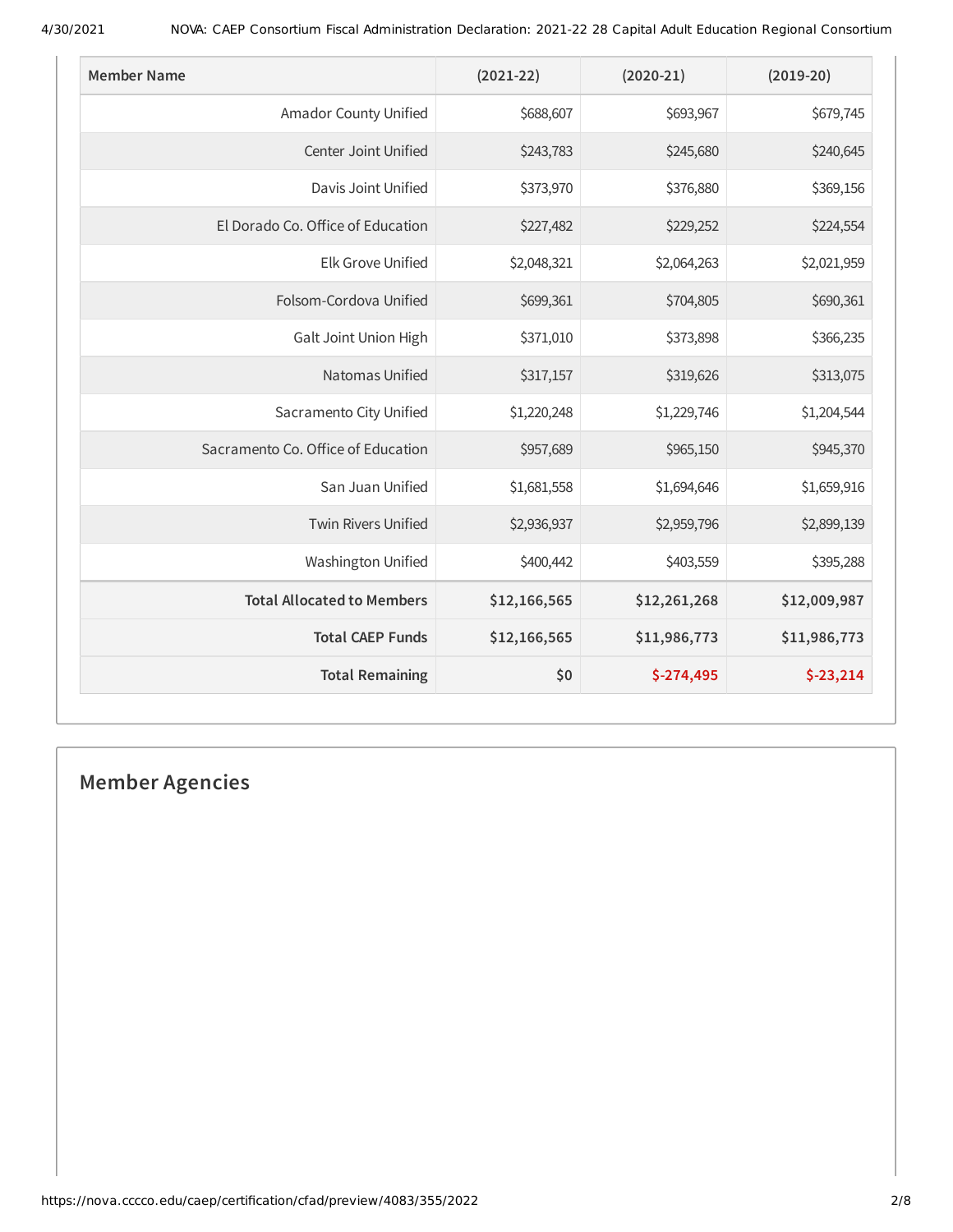| <b>Member Agency</b>                  | <b>Member Type</b>               | Contact               | Phone                     |
|---------------------------------------|----------------------------------|-----------------------|---------------------------|
| <b>Amador County Unified</b>          | Unified School District          | Kelly Hunkins         | (209) 257-5154            |
| <b>Center Joint Unified</b>           | Unified School District          | David French          | $(916)$ 338-6440          |
| Davis Joint Unified                   | Unified School District          | <b>Grace Sauser</b>   | (530) 757-5380            |
| El Dorado Co. Office of<br>Education  | County Office of Education (COE) | Gary Sutherland       | $(530)$ 457-7046          |
| <b>Elk Grove Unified</b>              | Unified School District          | Karen Malkiewicz      | (916) 686-7717            |
| Folsom-Cordova Unified                | Unified School District          | Rhonda Balmain        | $(916)$ 294-9106          |
| <b>Galt Joint Union High</b>          | High School District             | Lisa Pettis           | (209) 745-3081            |
| <b>Natomas Unified</b>                | <b>Unified School District</b>   | David Rodriguez       | $(916)$ 926-8833          |
| <b>Sacramento City Unified</b>        | Unified School District          | Dr. Sue Lytle Gilmore | $(916)$ 277-6533          |
| Sacramento Co. Office of<br>Education | County Office of Education (COE) | <b>Renee Collins</b>  |                           |
| San Juan Unified                      | Unified School District          | <b>Brett Wolfe</b>    | (916) 971-7163            |
| <b>Twin Rivers Unified</b>            | Unified School District          | Tanya Praest          | (916) 566-2785 ext: 25141 |
| <b>Washington Unified</b>             | Unified School District          | Stephanie Groat       | (916) 375-7600 ext: 1048  |
| Los Rios CCD                          | <b>District</b>                  | Dr. Jamey Nye         | $(916) 568 - 3031$        |

# **Certification & Assurances**

By clicking "Approve" on the approval cards below, you are certifying the CFAD as well as confirming that you and ALL consortium members agree to the Assurances listed below.

# **Assurances**

 $\bullet$ 

# **Membership & Decision-Making**

- I certify that any community college district, school district, or county office of education, or any joint powers authority consisting of community college districts, school districts, county offices of education, or a combination of these, located within the boundaries of the adult education region shall be permitted to join the consortium as a member (EC 84905 (a) (b). (See Membership Box above).
- I certify that only members as described above (and in EC 84905) are allowed to join my consortium as members and participate in decision making and approvals whether in a public meeting, or via the NOVA planning, budgeting & expense reporting system.
- I certify that as a condition of joining a consortium, as a member, I shall commit to reporting any funds (as described in EC 84916) available to that member for the purposes of education and workforce services for adults and the uses of those funds through the annual Program Area exercise in NOVA for reporting leveraged funds, and instructional hours.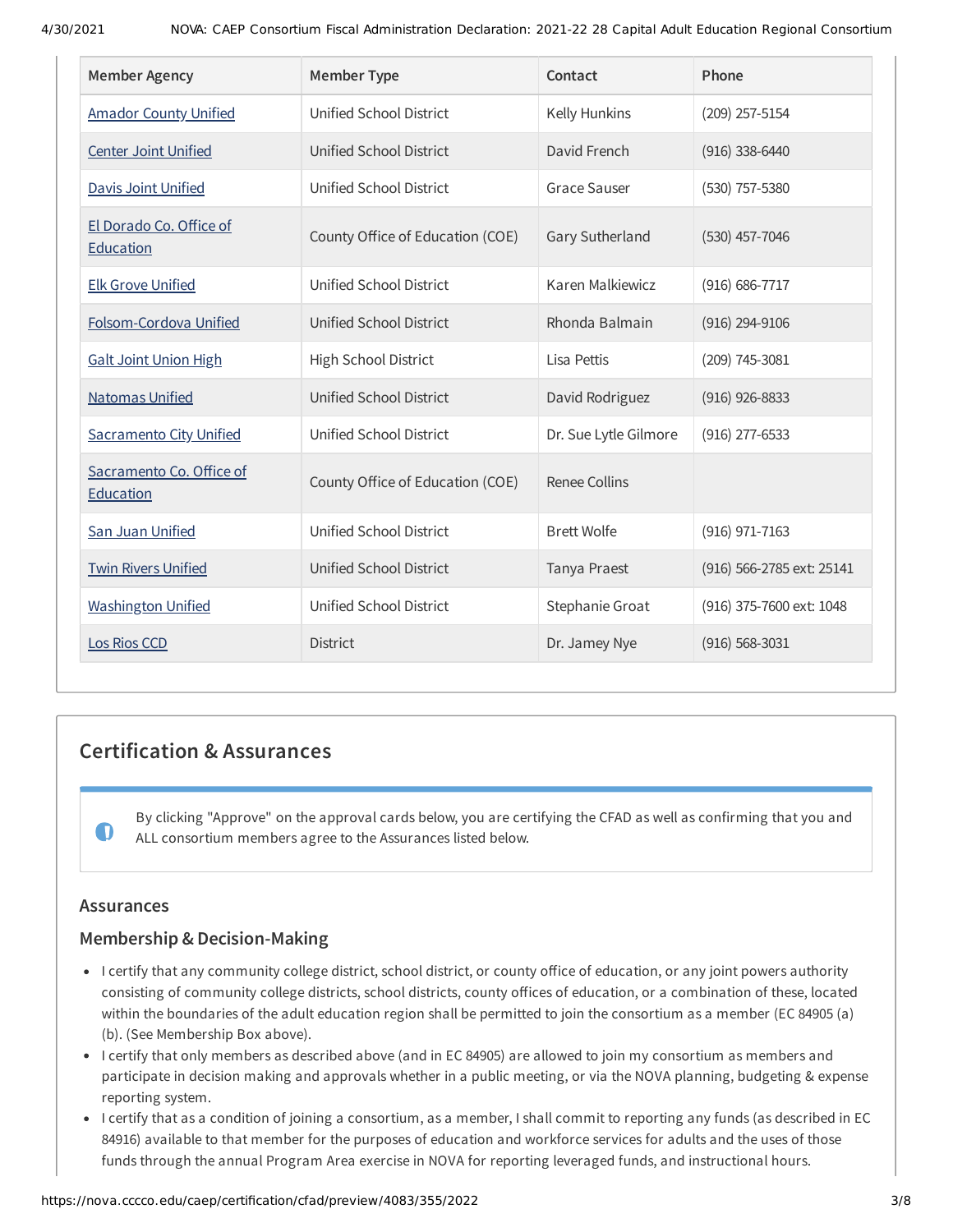- I certify that as a member of the consortium my district shall be represented only by an official designated by the governing board of the member (EC 84905 (c)).
- I certify that as a member of the consortium, I shall participate in any decision made by the consortium (EC 84905 (d)(1) (A)).
- I certify that all decision made by the consortium and its members is final (EC 84905 (d)(1)(F)).
- I certify that I will adhere to the consortium rules and procedures and, as agreed upon by the consortium members, to any additional by-laws, charters, etc.

# **Public Meetings**

- I certify that a proposed decision is considered at an open, properly noticed public meeting of the consortium at which members of the public may comment (EC 84905 (d)(1)(B)).
- I certify that the consortium has provided the public with adequate notice of a proposed decision and considered any comments submitted by members of the public, and any comments submitted by members of the public have been distributed publicly (EC 84905  $(d)(1)(C)$ ).
- I certify that the consortium has requested comments regarding a proposed decision from other entities located in the adult education region that provide education and workforce services for adults (EC 84905 (d)(1)(D)(i)).
- I certify that the consortium has requested comments regarding a proposed decision from other entities located in the adult education region that provide education and workforce services for adults (EC 84905 (d)(1)(D)(i)).
- I certify that the consortium has considered input provided by pupils, teachers employed by local educational agencies, community college faculty, principals, administrators, classified staff, and the local bargaining units of the school districts and community college districts before it makes a decision (EC 84905  $(d)(1)(E)$ ).
- I certify that in addition to the meeting requirements listed in EC 84905, and as agreed upon by the consortium members, that I will follow the public meeting requirements listed in the Ralph M. Brown Act as the Brown Act applies to the governing body of any "local body created by state or federal statute." (Ed. Code, section 54952.)

# **Reporting Requirements**

- I certify that I will participate in completing and updating any consortium long range and/or short range planning efforts and/or budget work plans (EC 84906, 84914(a)).
- I certify that all CAEP expenses have been expended in the CAEP seven program areas, and services provided are consistent with the 3-year plan, the annual plan, and my district's work plan & budget as submitted in NOVA (EC 84913 (1-7), 84906, 8914(a)).
- I certify that my expenditures of CAEP funds match the objectives/activities included in the annual plan and the member work plan (EC 84906, 84914(a)).
- I certify that my expenditures of CAEP funds adhere to the allowable uses of funds as identified in the CAEP Fiscal Management Guide.
- I certify that I will report student level enrollment data and outcomes as prescribed by the State CAEP Office (EC 84920).
- I certify that I will share financial expenditure and progress reports with the members of my regional consortium.
- I certify that I understand that as a member if I do not meet any of these items I have certified, I will be deemed an ineffective member which may result in a loss or reduction of CAEP funding (EC 84914(b)).
- I certify that all CAEP expenses have been expended only for the education of persons 18 years of age or older (EC 84901(a)).

### **Amador County Unified - Member Representative**

**Kelly Hunkins** Principal & CTE Director [khunkins@acusd.org](mailto:khunkins@acusd.org) (209) 257-5154

Approved by Kelly Hunkins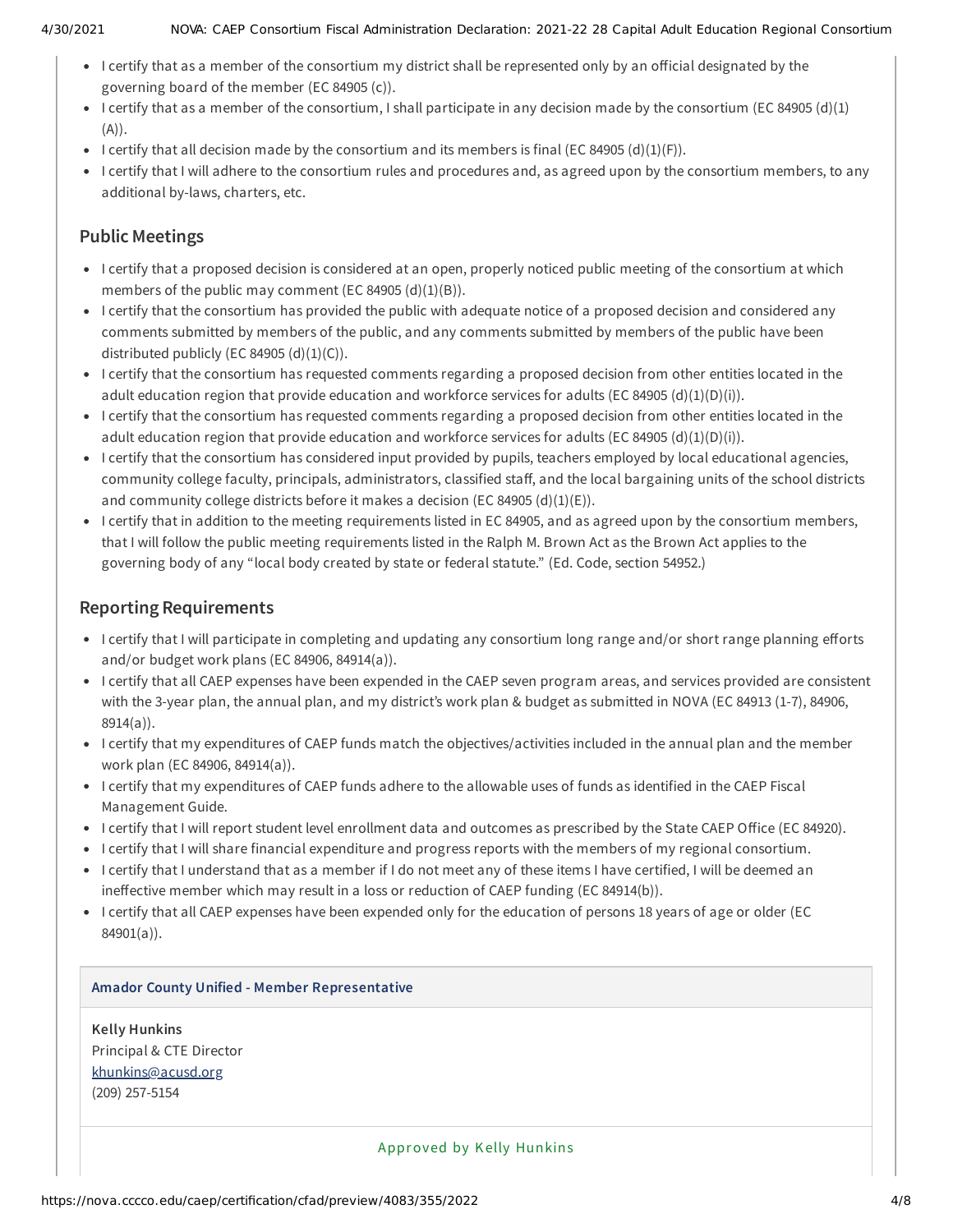#### **04/16/2021 02:43 PM PDT**

#### **Center Joint Unified - Member Representative**

**David French**

Principal [davidlf@centerusd.org](mailto:davidlf@centerusd.org) (916) 338-6440

**Shelley Tompkins** Staff Secreatary

#### [shelleyt@centerusd.org](mailto:shelleyt@centerusd.org)

(916) 338-6387

#### Approved by David French

#### **04/15/2021 10:14 AM PDT**

#### **Davis Joint Unified - Member Representative**

**Grace Sauser** Principal [gsauser@djusd.net](mailto:gsauser@djusd.net) (530) 757-5380

#### Approved by Grace Sauser

### **04/14/2021 08:37 PM PDT**

#### **El Dorado Co. Oice of Education - Member Representative**

**Gary Sutherland** Principal [gsutherland@edcoe.org](mailto:gsutherland@edcoe.org) (530) 457-7046

#### Approved by Gary Sutherland

#### **04/15/2021 03:14 PM PDT**

#### **Elk Grove Unified - Member Representative**

**Karen Malkiewicz** [kmalkiew@egusd.net](mailto:kmalkiew@egusd.net) (916) 686-7717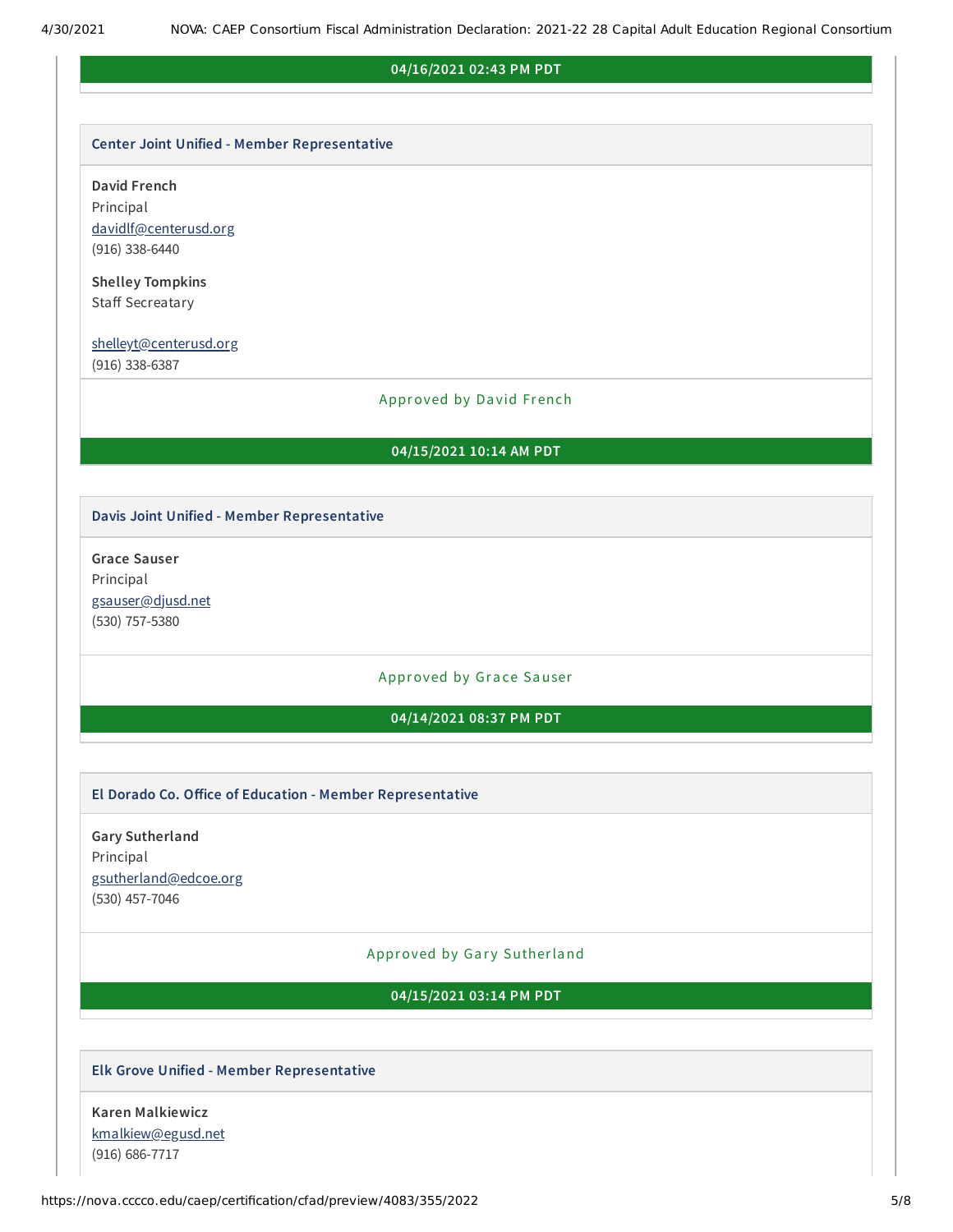#### Approved by Karen Malkiewicz

#### **04/15/2021 04:48 PM PDT**

#### **Folsom-Cordova Unified - Member Representative**

**Rhonda Balmain** rkoff-balmain@fcusd.org (916) 294-9106

#### Approved by Rhonda Balmain

#### **04/30/2021 03:20 PM PDT**

#### **Galt Joint Union High - Member Representative**

**Lisa Pettis** [lpettis@ghsd.k12.ca.us](mailto:lpettis@ghsd.k12.ca.us) (209) 745-3081

Approved by Lisa Pettis

### **04/14/2021 08:24 PM PDT**

#### **Los Rios CCD - Member Representative**

**Jamey Nye** [NyeJ@losrios.edu](mailto:NyeJ@losrios.edu) (916) 568-3031

#### Approved by Dr. Jamey Nye

### **04/21/2021 08:19 PM PDT**

#### **Natomas Unified - Member Representative**

**David Rodriguez**

Assistant Superintendent/Principal

[davidrodriguez@natomasunified.org](mailto:davidrodriguez@natomasunified.org)

(916) 926-8833

### Approved by Da vid Rodriguez

**04/15/2021 07:01 AM PDT**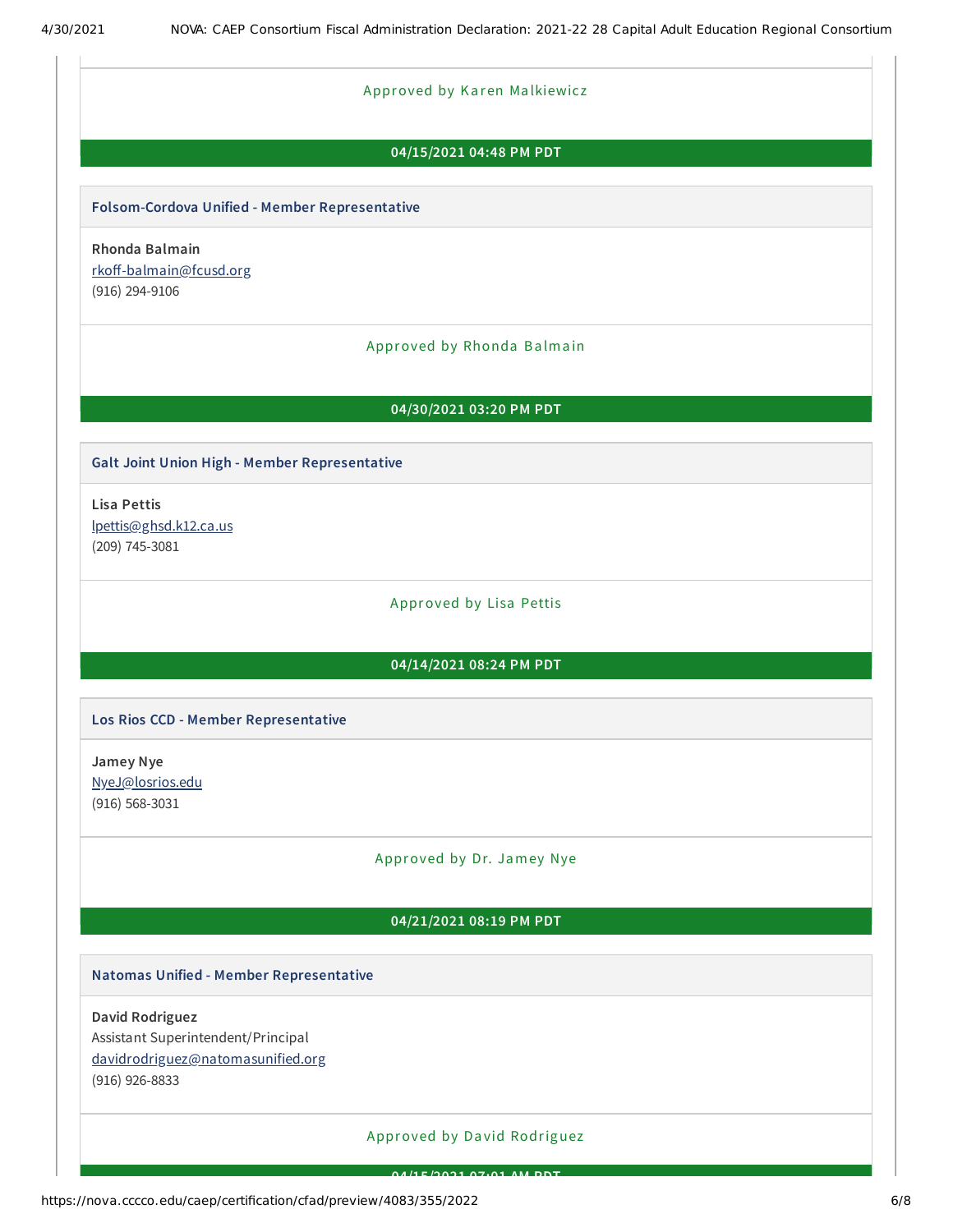**04/15/2021 07:01 AM PDT**

#### **Sacramento City Unified - Member Representative**

**Sue Lytle Gilmore**

Director Adult Education [gilmores@scusd.edu](mailto:gilmores@scusd.edu) (916) 277-6533

**Angela Hatter** Site Administrator

[angela-hatter@scusd.edu](mailto:angela-hatter@scusd.edu)

(916) 395-5800 ext: 701011

#### Approved by Dr. Sue Lytle Gilmore

#### **04/15/2021 08:01 AM PDT**

#### **Sacramento Co. Oice of Education - Member Representative**

**Renee Collins** Director of Adult Education [rcollins@scoe.net](mailto:rcollins@scoe.net)

#### Approved by Renee Collins

#### **04/27/2021 11:07 AM PDT**

#### **San Juan Unified - Member Representative**

**Brett Wolfe**

Director [brett.wolfe@sanjuan.edu](mailto:brett.wolfe@sanjuan.edu) (916) 971-7163

**Richard Judge** Principal

[rjudge@sanjuan.edu](mailto:rjudge@sanjuan.edu) (916) 971-7654

**Angela Rodriguez** Vice Principal [angela.rodriguez@sanjuan.edu](mailto:angela.rodriguez@sanjuan.edu) (916) 508-2550

### Approved by Richard Judge

#### **04/16/2021 09:35 AM PDT**